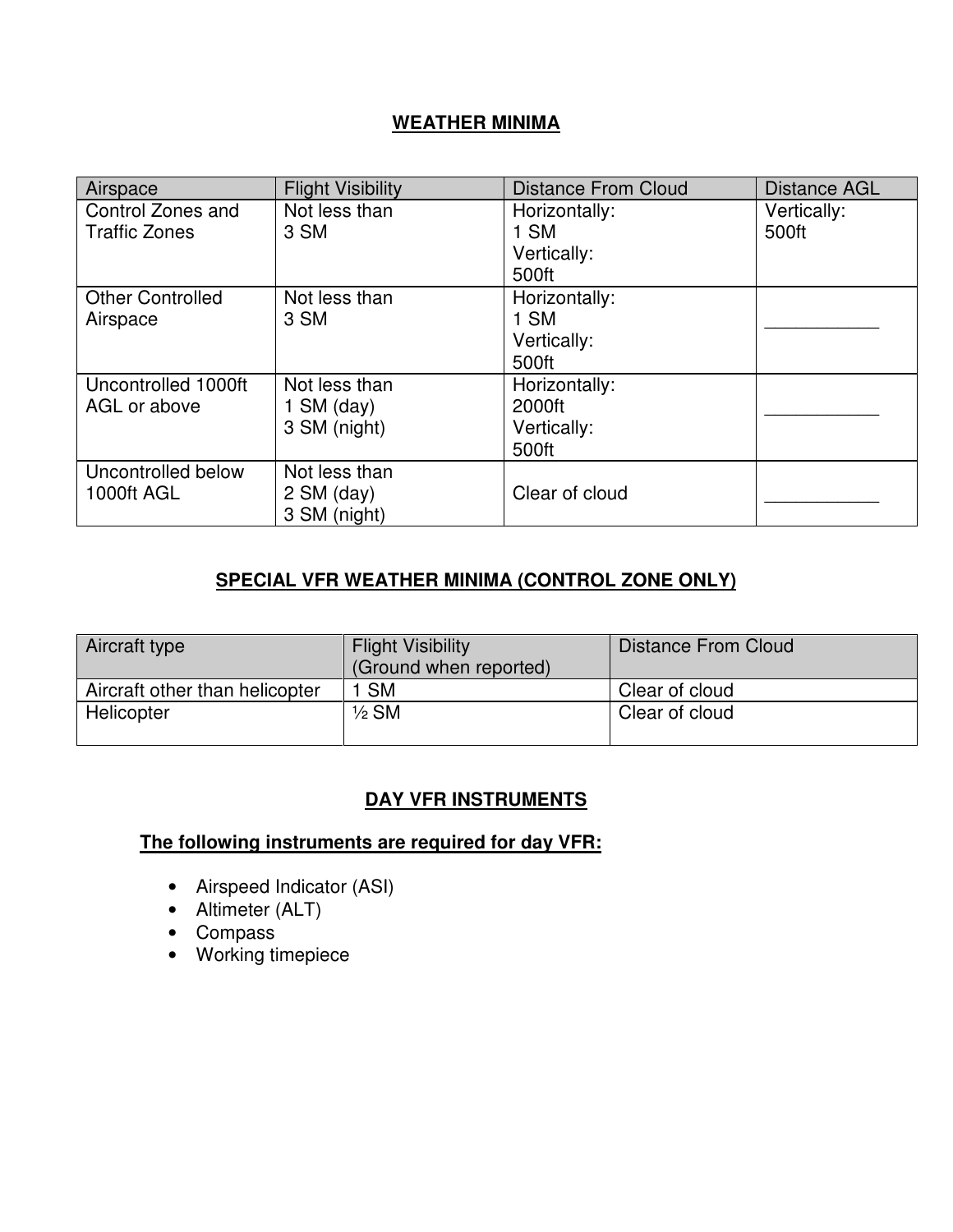## **DAYLIGHT AND NIGHT**

# **Daylight**

The period of time in any day when the center of the sun's disc is less than  $6^{\circ}$ below the horizon, and, in any place where the sun rises and sets daily, may be considered to be the period commencing one half hour before sunrise and ending one half hour after sunset.

### **Night**

The period of time in any day when the center of the sun's disc is more than  $6^{\circ}$ below the horizon or the period commencing one half hour after sunset and ending one half hour before sunrise, in any place where the sun rises and sets daily.

## **NIGHT VFR INSTRUMENTS**

#### **The following instruments are required for night VFR:**

- Airspeed Indicator (ASI)
- A Sensitive Pressure Altimeter (ALT)
- Compass
- A Turn and Bank Indicator
- A Gyro magnetic Compass or Heading Indicator
- Means to illuminate the flight instruments
- Each crewmember must have access to a working timepiece and flashlight.

## **OXYGEN EQUIPMENT ORDER**

No person shall fly an aircraft for more than 30 minutes at an altitude between 10,000 and 13,000 feet or above 13,000 feet unless there is oxygen available for each crewmember for two hours.

## **TRANSPORTATION OF DANGEROUS GOODS**

Dangerous goods shall not be carried unless in accordance with the Transportation of Dangerous Goods Act.

General Prohibition:

• No person shall handle, offer for transport, transport or import any dangerous goods unless (a) the person complies with all applicable prescribed safety requirements;

(b) the goods are accompanied by all applicable prescribed documents; and